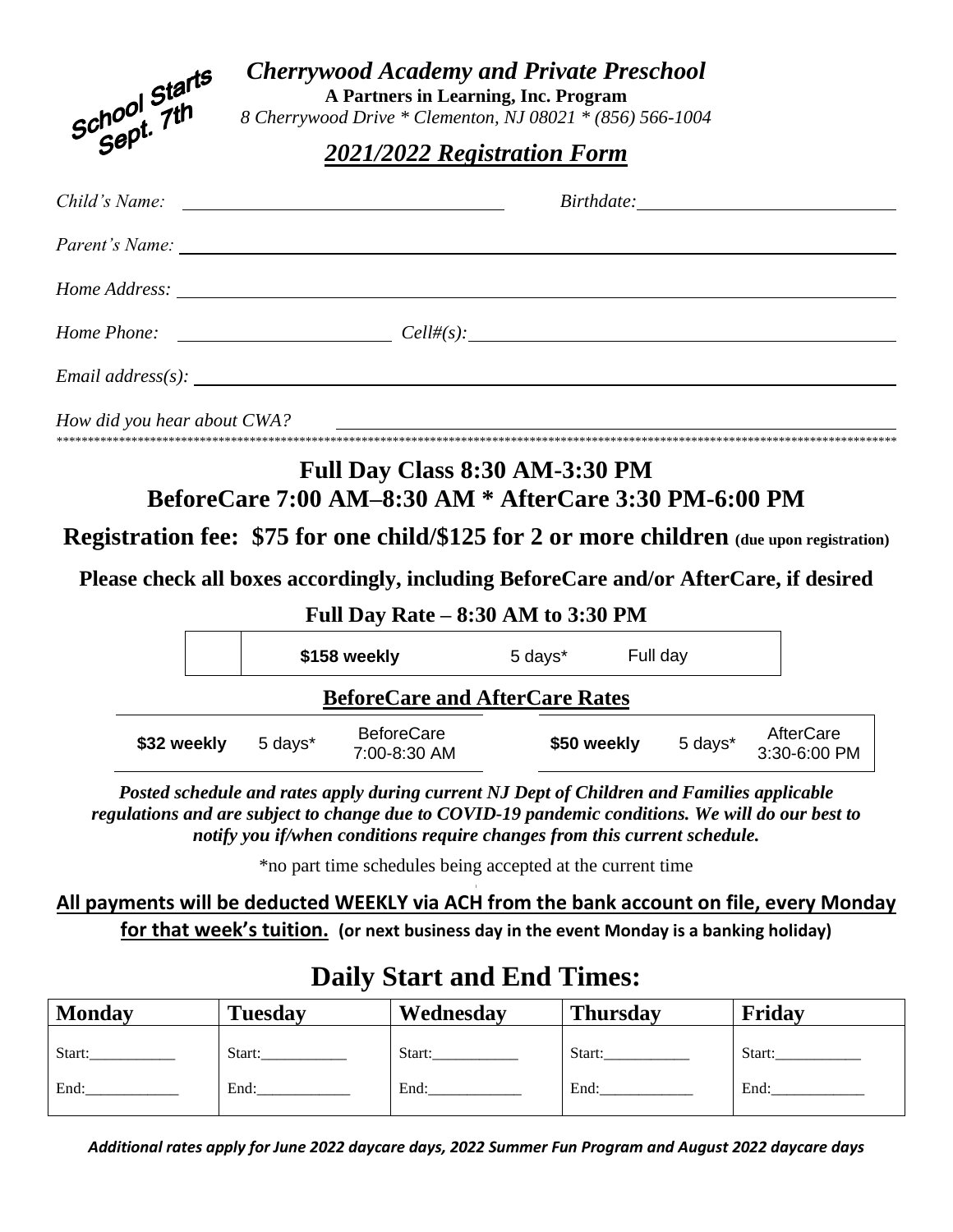### **TUITION PAYMENT OPTIONS / DIRECT PAYMENT AUTHORIZATION**

I authorize Partners in Learning, Inc. (PIL) to initiate electronic debit entries to my:

(check one) Checking Account\* Savings Account

for payment of tuition for at Cherrywood Academy and Private Preschool.

I authorize PIL to initiate ACH debits from the bank account provided below for all tuition payments.

I understand that the deduction will be taken every Monday, (or the next business day in the event Monday is a banking holiday), beginning 9/7/21 through the end of the 2021/2022 school year, as long as my child is enrolled.

In order to hold a classroom spot, payments will be deducted weekly regardless of absences, school holidays, Inservice days, weather-related closings, COVID-19 related closings, etc.

These authorizations will remain in full force and effective until PIL has received written notification from me of the termination of my child's enrollment. A 2-week notice is required for any changes in schedule or withdrawal from the program. NO REFUNDS or PRO-RATED TUITION ADJUSTMENTS with early withdrawal.

I acknowledge that the origination of ACH transactions to my account must comply with the provisions of U.S. law. This authority will remain in effect until I have canceled it in writing.

I agree to notify PIL immediately regarding any change to my bank account information.

I understand that if funds are not available at the scheduled time of withdraw, a \$10 late fee will apply as well as a \$20 non-sufficient funds fee-per occurrence. These amounts will be charged to my account and added to my next regularly scheduled tuition payment.

I understand that if my child's schedule changes resulting in a revised tuition amount, my scheduled withdrawal amount will change to reflect the change in tuition. PIL will notify you in advance of any change.

| Name of Child:    |             |
|-------------------|-------------|
| Parent Signature: | <b>Date</b> |

**Print Name/Email address:** 

I acknowledge that the origination of ACH transactions to my account must comply with the provisions of U.S. law. This authority will remain in effect until I have cancelled it in writing. I agree to notify PIL immediately regarding any change to my bank account information. I understand that if funds are not available at the scheduled time of withdraw, a \$10 late fee will apply as well as a \$20 non-sufficient funds fee-per occurrence. These amounts will be charged to my account and added to my next regularly-scheduled tuition payment. I understand that if my child's schedule changes resulting in a revised tuition amount, my scheduled withdrawal amount will change to reflect the change in tuition. PIL will notify you of the change in advance before the withdrawal is processed.

NAME(S) ON BANK ACCOUNT FINANCIAL INSTITUTION NAME (PLEASE PRINT) FINANCIAL INSTITUTION ROUTING NUMBER ACCOUNT NUMBER AT FINANCIAL INSTITUTION **Fig. 1.1 ACCOUNT NUMBER AT FINANCIAL INSTITUTION** FINANCIAL INSTITUTION CITY AND STATE

#### SIGNATURE **DATE**

**\*for checking accounts, please attach a voided check** – if voided check is not attached, upon initial setup of your account please note that we may make a small (few cents) deposit to your account to verify the accuracy of the bank account information before the initial debit of tuition from your account.